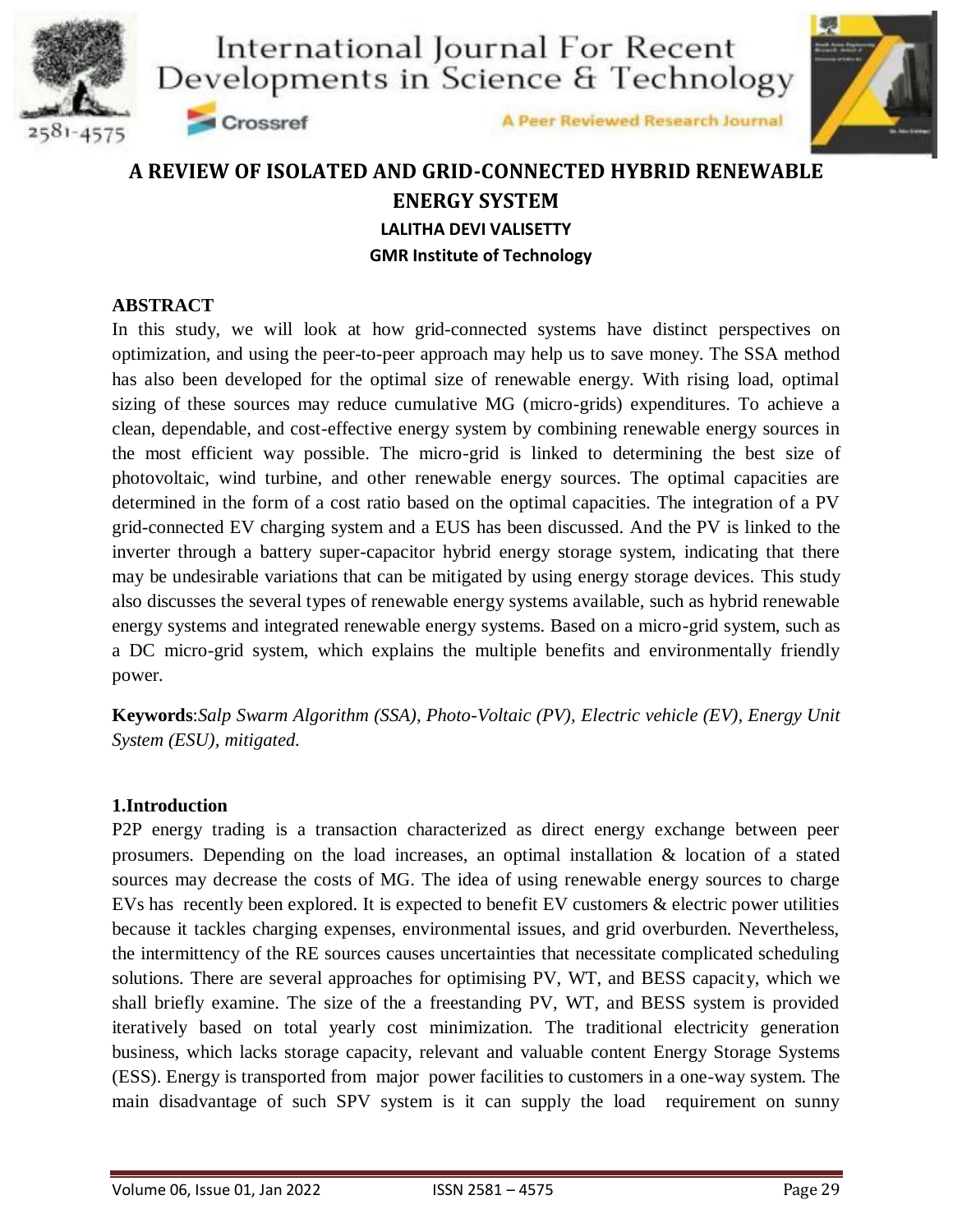



A Peer Reviewed Research Journal

days.Renewable energy sources (RES) considered for this study are photovoltaic (PV), wind, & biomass electrical power using forest wood pellets. This paper suggests an enhancement to the authors' earlier grid-connected solar PV-wind HRES. In order to protect the environment and preserve fossil fuels for coming generations, renewable energy sources such as wind turbines and solar PV are increasingly being used (PV). As part of such a sustainable, reliable, & costeffective energy system, the appropriate blend between renewable energy resources with DGs should be addressed. It is based on the load profile, energy storage, and meteorological conditions. Obtained from the simulation findings, two SAPS were analyzed with and without load-management.

#### **2. Optimal gird connecter**

### **2.1.Optimal peer-peer Energy**

Crossref

Their cost-sharing method for internal energy transactions is being considered. Incorporating the new optimum P2P solution can help grid-connected prosumers conserve money on their energy expenditures. Unlike many other research, each prosumer's operating and lifespan expenses are calculated separately. So prosumers can properly evaluate P2P. To storage technological expertise, the dual track PV system as well as a ceiling PV system were incorporated in the proposed system that includes residential and business consumers. The study's usage of divergent and also comparable mode forms in both residential and commercial sectors helps P2P inclusion among South African prosumers.

### **2.2.Optimal sizzing of a gird-connected hybrid renewable energy system**

Using Salp Swarm Algorithm to maximise the scale or grid-connected renewable energy systems including pumped storage (SSA). This method examines numerous sources of energy and their permutations to get the best hybrid system configuration. International rules aimed at reducing greenhouse gas emissions & meeting rising demand support increased usage of renewable energy in the electrical grid. The results also show that saltwater hydroelectric power plants can increase the capacity of the electric system to allow for significant RES penetration.

#### **2.3. Optimal sizzing and sitting of smart micro-grid**

In this section, the scale and location of renewable energy resources in micro - grids (MGs), which could be the topic of this section, are examined (RERs). AEkbatan residential complex in Tehran, Iran, serves as the pilot case study. Phases 1, 2, as well as 3 of the Ekbatan complex are referred to as "smart micro-grids." Optimal sizing of the these sources may slow it down cumulative MG costs with increasing load, as proven by simulation results of WT/PV/fuel cell/hydrogen storage systems. The specifications and location for Energy storage technologies and PV systems were investigated as demand grew, the original investment of RERs changed,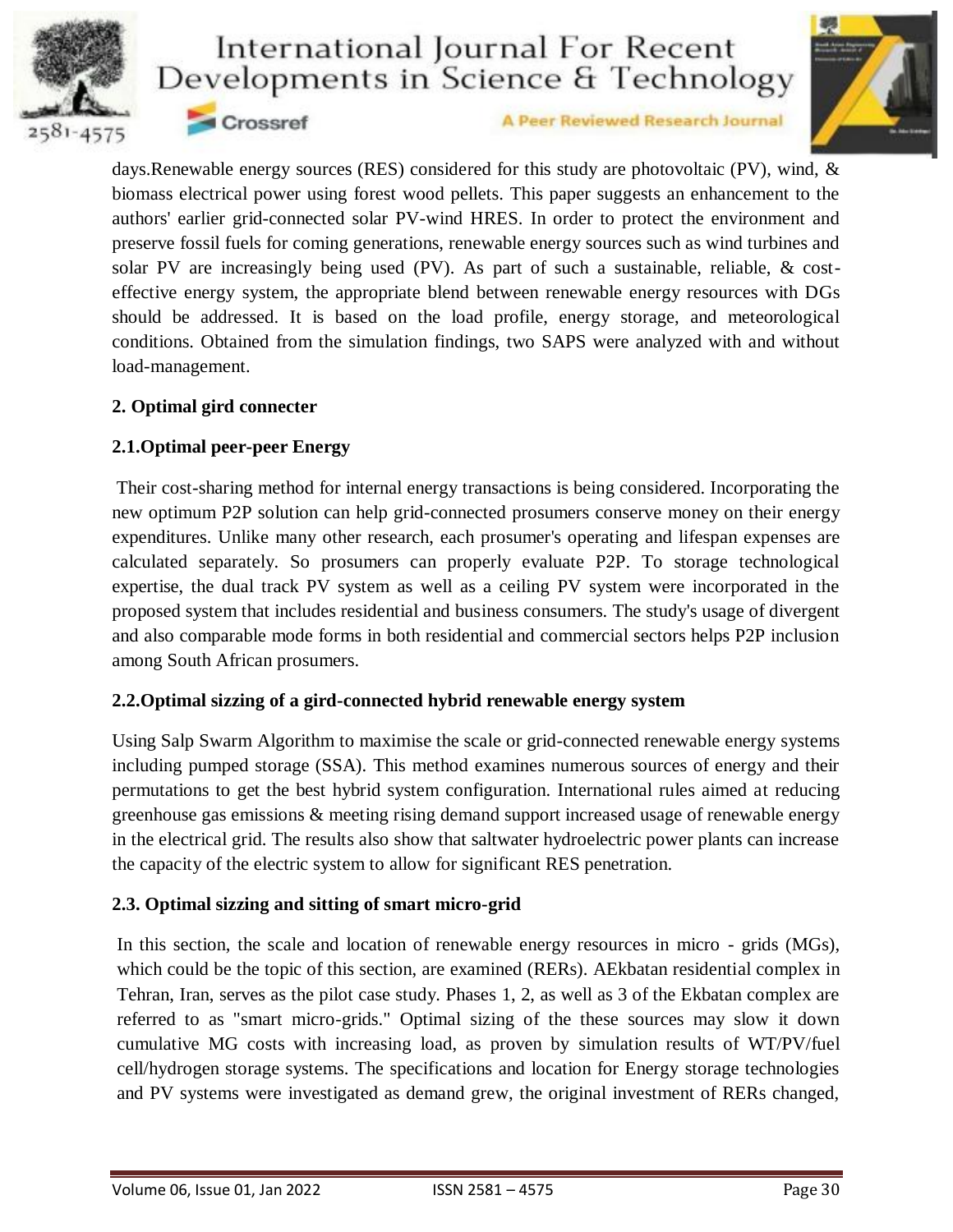



Crossref

A Peer Reviewed Research Journal

and controllable loads responded. Optimal sizing of the these sources may slow it down cumulative MG costs with increasing load, as proven by simulation results of WT/PV/fuel cell/hydrogen storage systems.

### **2.4. Types of grid-connected micro-grids**

Grid-connected PV, WT, and BESS arrays can be optimised using two sophisticated restriction iterative search algorithms presented here. Based on the annual cost of the system, an iterative method is provided for sizing a standalone PV, WT, and BESS system There are two processes involved in determining the optimal capacity. The first stage of the proposed algorithm constructs a search space comprising every conceivable combinations of PV modules and WTs, starting from an appropriate minimum value to a fair maximum value. In the second stage, the optimal BESS capacity for each solution in the provided search space is calculated, and in the final stage, the ideal capacities are determined based on the dependability to cost ratio.

### **2.5. PV grid-connected electric vehicle charging system**

The grid-connected PV charging systems for EVs that used particle swarm to find the optimum PV as well as (ESU) measurements (EV). Energy storage unit (ESU) integration into the PV grid-connected charging system (referred to as PV-ESU grid system) is a potential solution to compensate for the intermittency. There is a lack of evidence on the effects of component sizing on the power system and EV users due to the fact that grid charging of PV and ESUs is a relatively new concept. Predicated on an economic model that incorporates this same grid tariff, EV desire, and even the making purchases rates of electricity from PV as well as ESU, its PSO's task is defined. Calculation of Photovoltaic module and ESU battery packs (Npv and Nbat) can be done for quite a provided number of vehicles by the PSO. When it comes to the design of charging stations, this work serves as a guideline for installers.



Fig.(2.5) PV gird-connected EV charging system

## **2.6. Photovoltaic Inverter with Battery-Super capacitor Hybrid Energy Storage**

Renewable energy generation is changeable and may contain unconscionable fluctuations, that could be mitigated through using energy storage, an innovative control method and a consolidated structure were indeed suggested to handle this same power sharing among batteries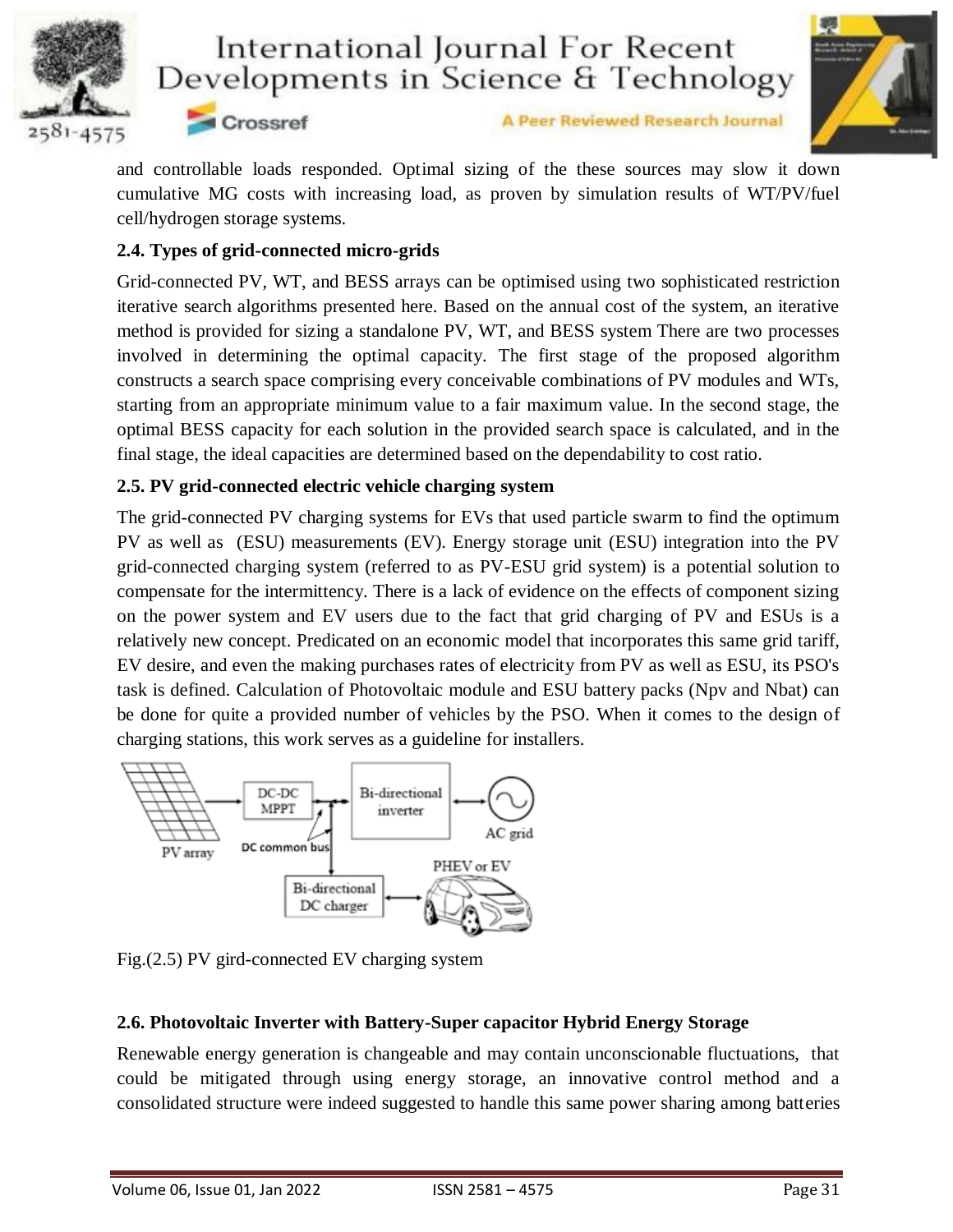



A Peer Reviewed Research Journal

and super-capacitors. cost of and their limited lifetime are serious disadvantages. Generation from renewable sources is highly variable and may contain unacceptable fluctuations that can also be alleviated through using energy storage device.



Fig.(2.6): PV Inverter with Battery-super capacitor HES

## **3. Optimal sizzing different combination**

### **3.1.Optimization of electric vehicles charging station**

An application to that same CS deployment problem is presented in this paper. Because of the growing popularity of EVs, this same implementation of charging infrastructure (CS) becomes a key issue in many cities. In addition to this, Evolutionary Algorithms is being used to deal with many different of quality-of-service evaluation criteria (EAs). Sincere optimization is compared to an alternative strategy using four main expert systems (EAs) through Milan. Integration and high-quality solutions are evident from the results.

### **3.2.Renewable-Energy**

Renewable energy sources, including it includes (PV) and also (WT) generators, have inconsistent output. This research suggests and evaluates the effectiveness of hydraulic vessels in the location for electrolytic storing inside the energy storage device using 2 distinct (IOD) models. Irregular renewable energy (RE) supplies are more challenging to integrate and operate in the electric power system because of their high costs and unpredictable nature. It is constraint-based recurrent search algorithms for optimal sizing of a (WT), solar (PV)  $\&$  (BESS) in such a micro-grid's grid-connected architecture. PV, WT, and BESS line outage prices are also considered. A sufficiently scaled worldwide PV-WT-Hydraulic storage server is required to ensure an uninterrupted and dependable electric grid in this remote area.

## **3.3. Hybrid renewable energy system**

In this section, an approach for reducing the life - cycle costs of an HRES using solar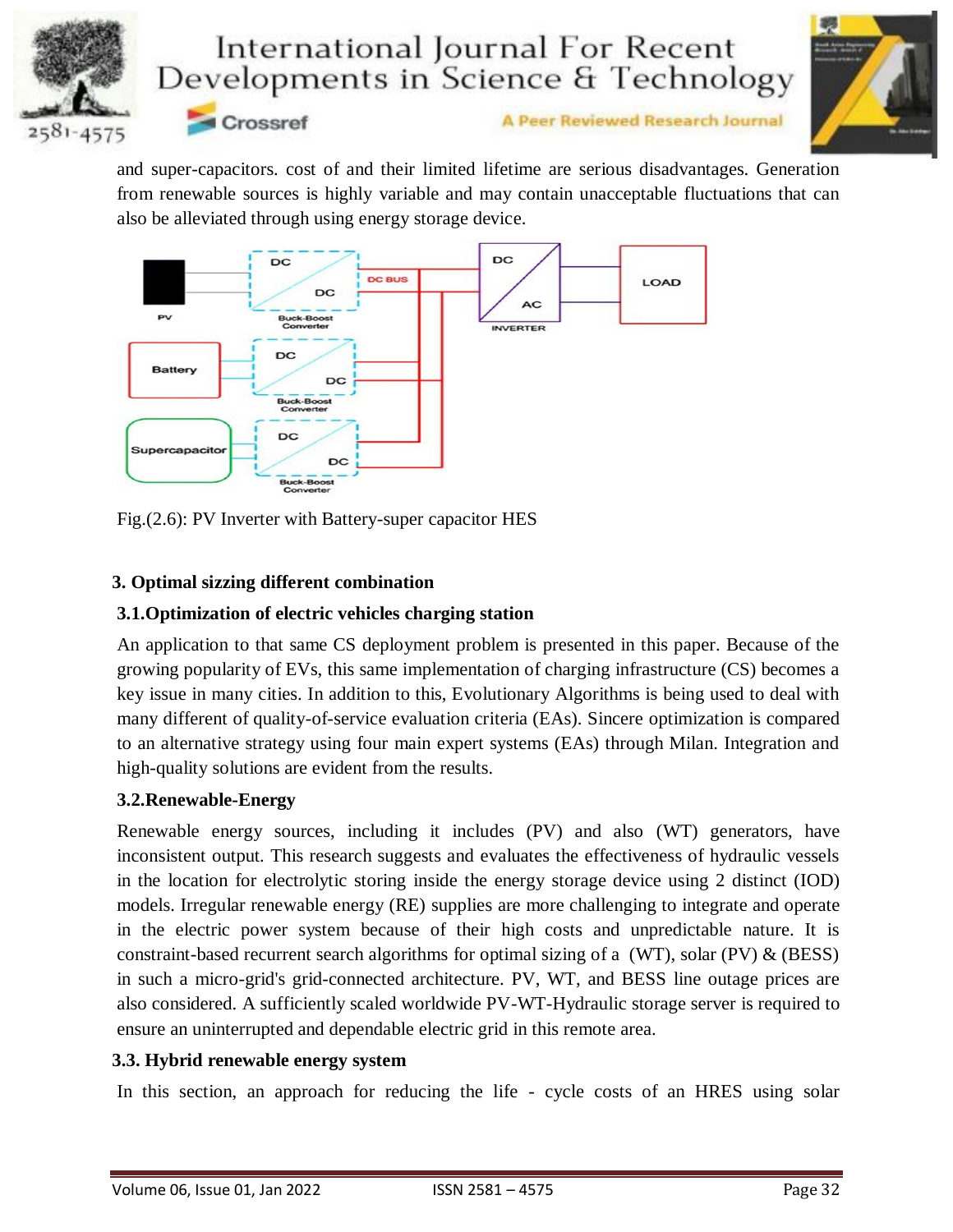



Crossref

#### A Peer Reviewed Research Journal

photovoltaic, wind, and biomass energy. Hybrid renewable energy (HRES) are a popular way to boost the global development of renewable energy. The proposed methodology is ideal for designing a small-scale system with low biomass resource requirements, making it easily repeatable in various rural settings. Biomass power takes advantages of locally accessible forest wood biomass resources of wood chips to produce electricity when Photovoltaic / wind power generation are insufficient to meet demand. As a way to increase renewable energy deployment, hybrid renewable energy systems (HRES) are becoming increasingly popular. To minimize lifecycle costs, the methodology uses Net Present Value to size systems (NPV). Solar, wind, and biomass power can all be used to produce a low-cost, long lived HRES, according to this study. The results are based on the treatment of data with a precision of one hour both for renewable energy generation and electricity demand patterns, so they are reliable.



Fig (3.3): Hybrid Renewable Energy system

#### **3.4. Integrated renewable energy system**

In the contemporary context of energy availability to isolated rural households, locally power production solutions were highlighted as an expense and effective choice. IRES (Integrated Renewable Energy System) is a self-contained system that uses micro hydro power (MHP), bio - gas (bio-methane), biomass, solar, and wind energy. An appliance-based demand response (DR) method is proposed and modeled. DR strategy will reduce device performance and costs when especially in comparison to no DR strategy.

### **3.5. DC micro-grid system**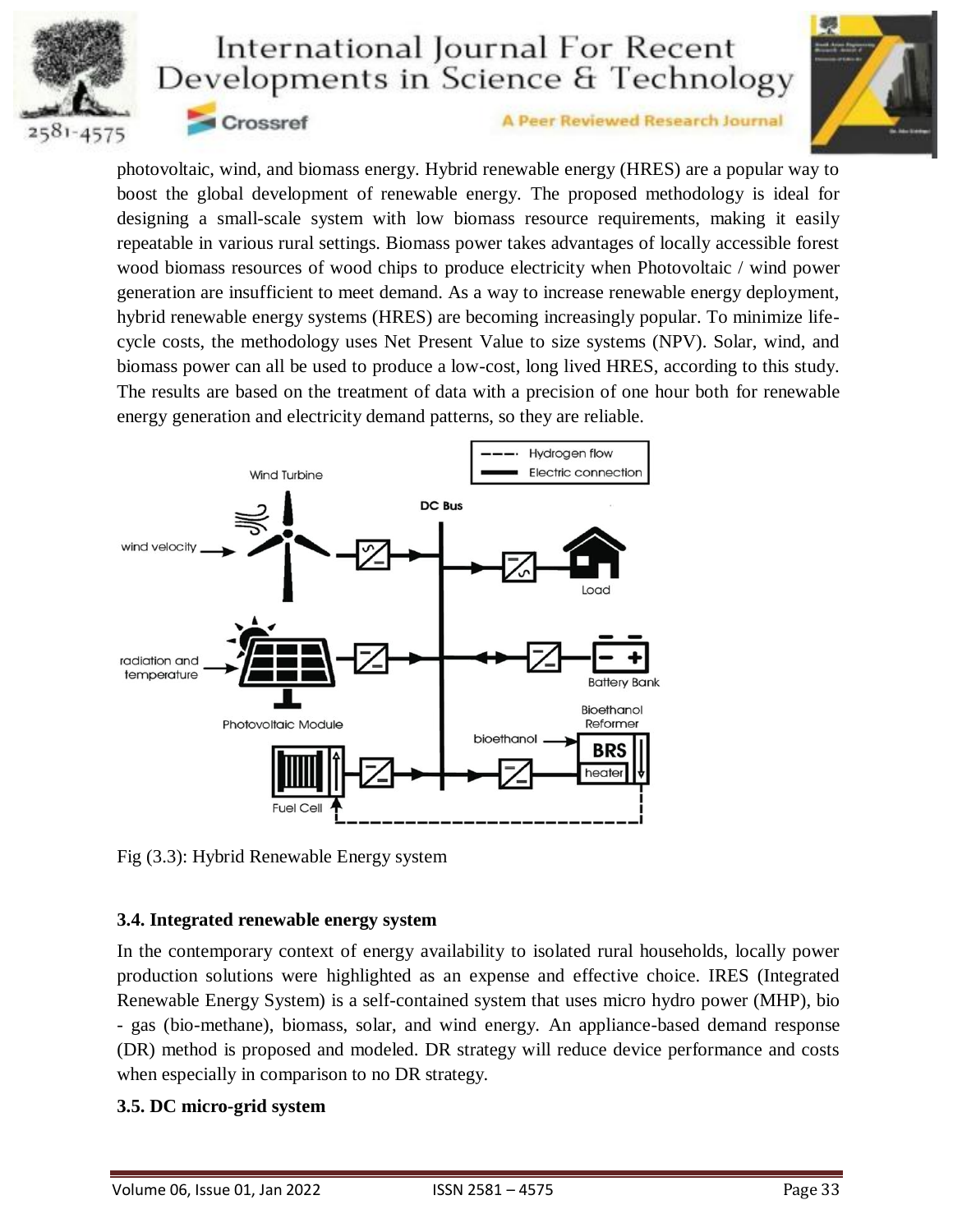



A Peer Reviewed Research Journal

The suggested DC micro-grid system for telecommunication towers was already simulated in a number of different circumstances to determine its viability. Use of wind-photovoltaic (PV) micro-grids for distant telecom towers seems to provide numerous advantages, including reliable, relatively inexpensive, and environment benign power. Consequently, this same proposed DC micro - grid is evaluated for its advisability and cost per kilowatt-hour of electricity generated (COE).

#### **4. Conclusion**

Crossref

In this paperpeer-to-peer solution can be related to grid-connected prosumers conserve money on their energy expenditures. And also using Salp Swarm Algorithm to maximize the scale or grid-connected renewable energy systems including pumped storage (SSA).Due to optimal sizing where MG costs with increasing load, as proven by simulation results of WT/PV/fuel cell/hydrogen storage systems.With diverse EV fleet sizes, weather conditions, operation periods, and the ESU's LCOE, the system's reliability in providing constant price charging (which is lower than the price of typical grid electricity) is proven. Further-more, the standard deviation demonstrates that the proposed method is stable. Hybird Renewable energy system has an improvement to a grid-connected solar PV-wind HRES, which was proposed in a previous work of the authors. Therefore, preventing environmental impact and conserving fossil fuels for future generations are two important reasons for using sources of renewable energy, especially wind turbines (WT) and solar photo-voltaic (PV).

### **References**

[1] K. Kusakana, "Optimal peer-to-peer energy management between grid-connected prosumers with battery storage and photovoltaic systems," *J. Energy Storage*, vol. 32, 2020, doi: 10.1016/j.est.2020.101717.

[2]S. M. Hakimi, A. Hasankhani, M. Shafie-khah, and J. P. S. Catalão, "Optimal sizing and siting of smart microgrid components under high renewables penetration considering demand response," *IET Renew. Power Gener.*, vol. 13, no. 10, pp. 1809–1822, 2019, doi: 10.1049/ietrpg.2018.6015.

[3] A. R. Bhatti*et al.*, "Optimized sizing of photovoltaic grid-connected electric vehicle charging system using particle swarm optimization," *Int. J. Energy Res.*, vol. 43, no. 1, pp. 500–522, Jan. 2019, doi: 10.1002/er.4287.

[4] O. D. Melgar Dominguez, M. PourakbariKasmaei, M. Lavorato, and J. R. S. Mantovani, "Optimal siting and sizing of renewable energy sources, storage devices, and reactive support devices to obtain a sustainable electrical distribution systems," *Energy Syst.*, vol. 9, no. 3, pp. 529–550, Aug. 2018, doi: 10.1007/s12667-017-0254-8.

[5] V. M. Miñambres-Marcos, M. Á. Guerrero-Martínez, F. Barrero-González, and M. I. Milanés-Montero, "A grid connected photovoltaic inverter with battery-supercapacitor hybrid